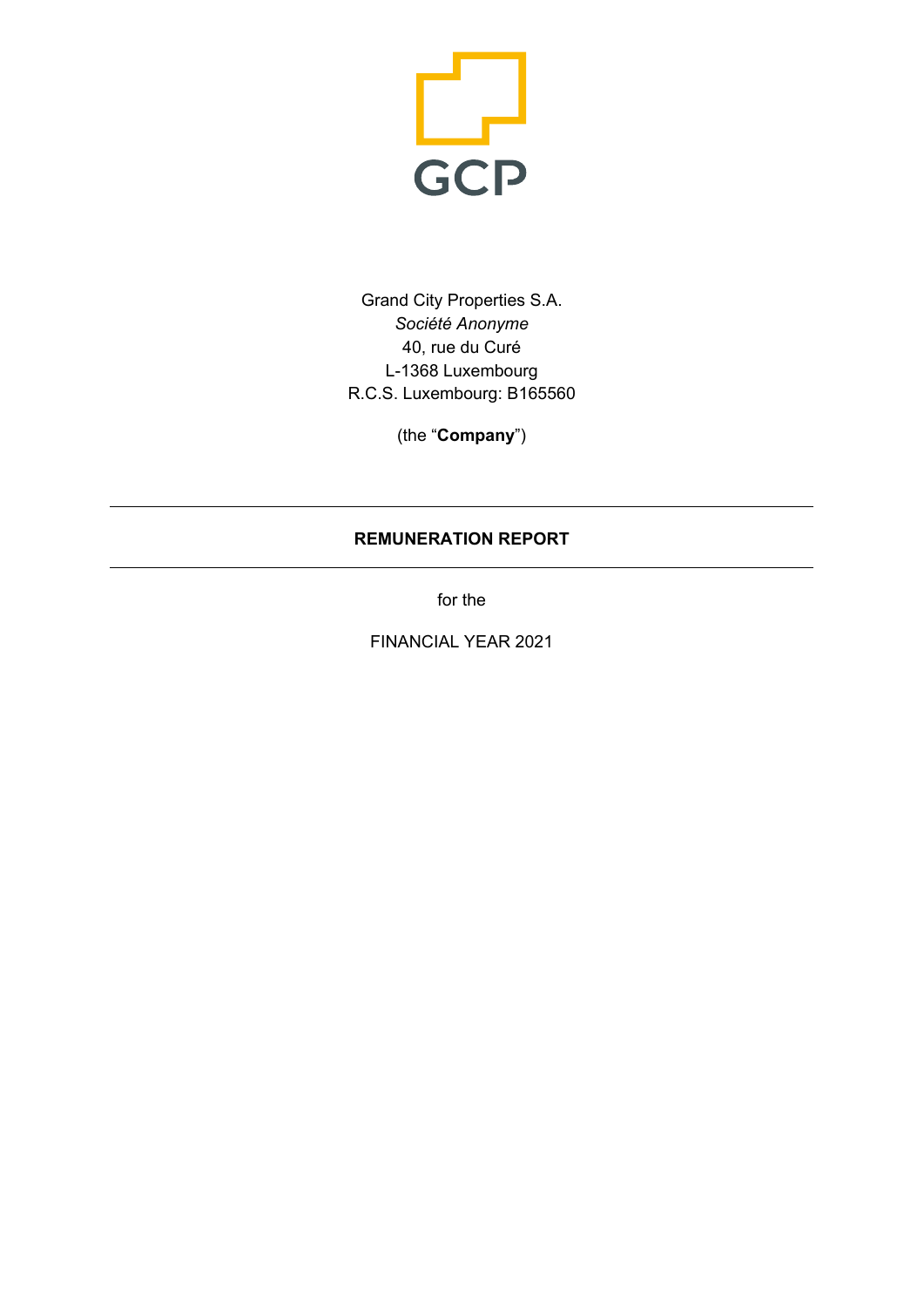### **Remuneration Report**

This Remuneration Report (the "**Report**") provides detailed information about the remuneration received by the board of directors and the senior management of Grand City Properties S.A. (the "**Company**") during the financial year 2021. In accordance with article 7ter of the Luxembourg law of 24 May 2011 on the exercise of certain rights of shareholders in general meetings of listed companies, as amended (the "**2011 Law**"), implementing the Shareholder Rights Directive II (EU) 2017/828 (the "**Directive**") hereinafter the system of fixed and variable remuneration for the financial year 2021 shall be summarized.

This Report is submitted to the advisory vote of the Company's shareholders in connection with agenda item 9 of the annual general meeting of the Company's shareholders to be held on 29 June 2022 (the "**AGM**").

### **Remuneration Policy**

In accordance with article 7ter of the 2011 Law, the Company established a remuneration policy (the "**Policy**") with respect to the remuneration paid by the Company to its directors which shall have effect as of the financial year 2021. The Company's remuneration committee established the Policy applicable to the board of directors and the executive management of the Company. The Policy was acknowledged by the board of directors of the Company and approved by advisory vote of the Company's general meeting of shareholders in connection with agenda item 10 of the annual general meeting that took place on 24 June 2020.

The Policy is effective as of the 2021 financial year.

The Policy shall remain in place for four years, i.e. until the annual general meeting to be held in 2024.

In the event of material changes and in any case, every four years, the remuneration policy shall be submitted to the advisory vote of the Company's shareholders.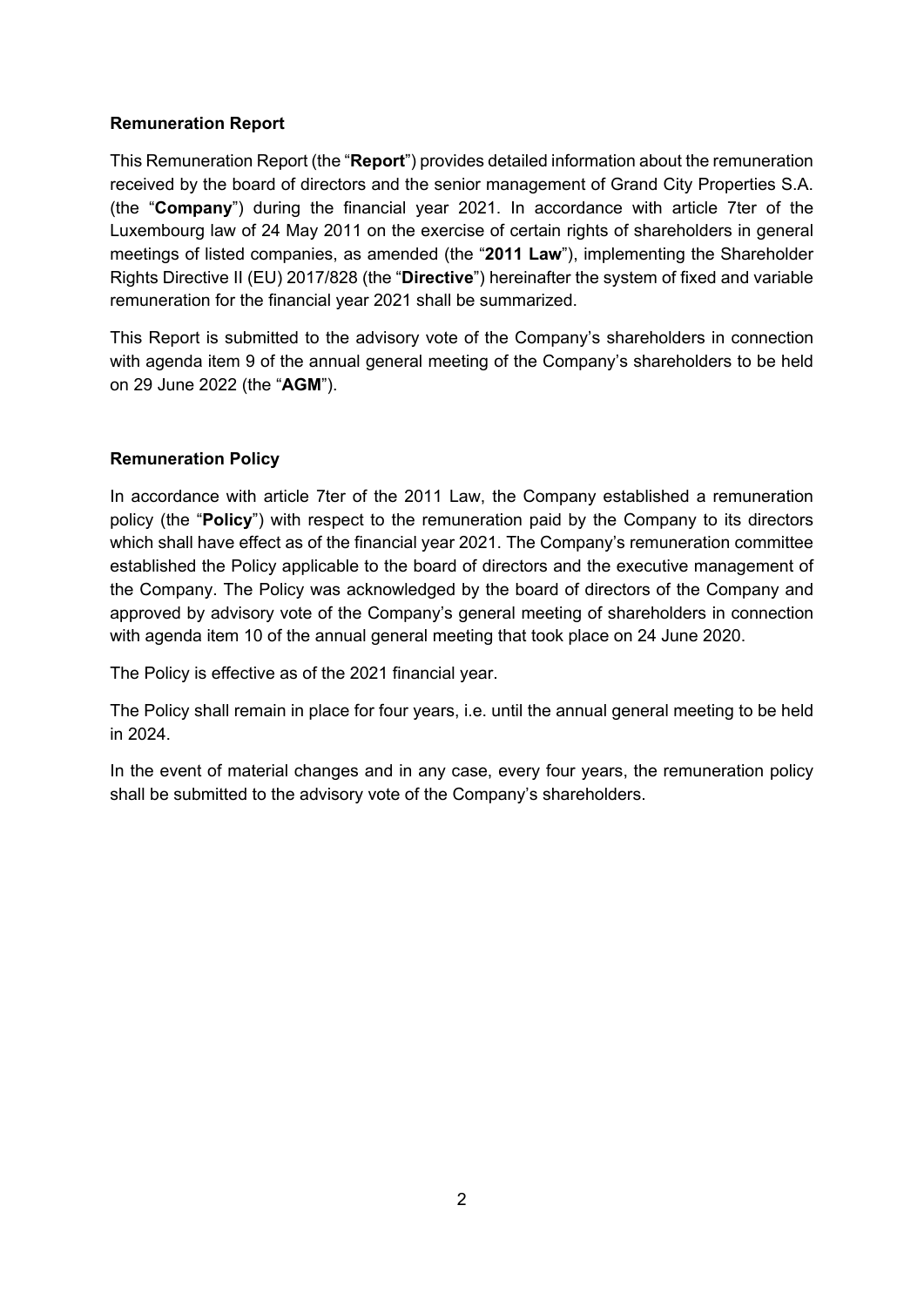### **1. INTRODUCTION**

This Report for the financial year 2021 (the "**Reporting Period**") has been prepared in accordance with relevant corporate governance and legal requirements. The board of directors has approved this Report on 25 May 2022 upon recommendation of the Remuneration Committee. This Report provides a description of the 2021 remuneration granted by the Company and its group companies to the board of directors and senior management.

This Report is submitted to the advisory vote of the Company's shareholders in connection with agenda item 9 of the AGM.

With the presentation of the results for the financial year ending 31 December 2021, the Company provided a detailed overview of the relevant facts and developments in the performance and business environment of the Company.

Financial statements for FY 2021 are available on the Company's website:

https://www.grandcityproperties.com/investor-relations/publications/financial-reports/

### **2. MAIN CONSIDERATIONS OF THE REMUNERATION**

The Company's remuneration structure for the executive board members and senior management is based on fixed and variable compensation and involving long-term and/or short-term incentives. The independent directors' remuneration is based on a fixed amount only.

The overall aim of the Company's remuneration structure is to provide a total compensation to motivate executive management and directors towards the achievement of long-term goals and short-term milestones which support long-term goals in order to promote the Company's business strategy, long-term value creation and sustainability. It shall provide adequate compensation in consideration of the responsibilities, competency, commitment, workload, time spent and performance of each individual. The Company aims to ensure that the Company continues to attract and retain those individuals who consistently perform at or above expected levels and contribute to the success of the Company. The remuneration structure shall further ensure a close link between the interests of the executive management and the interests of the Company's stakeholders.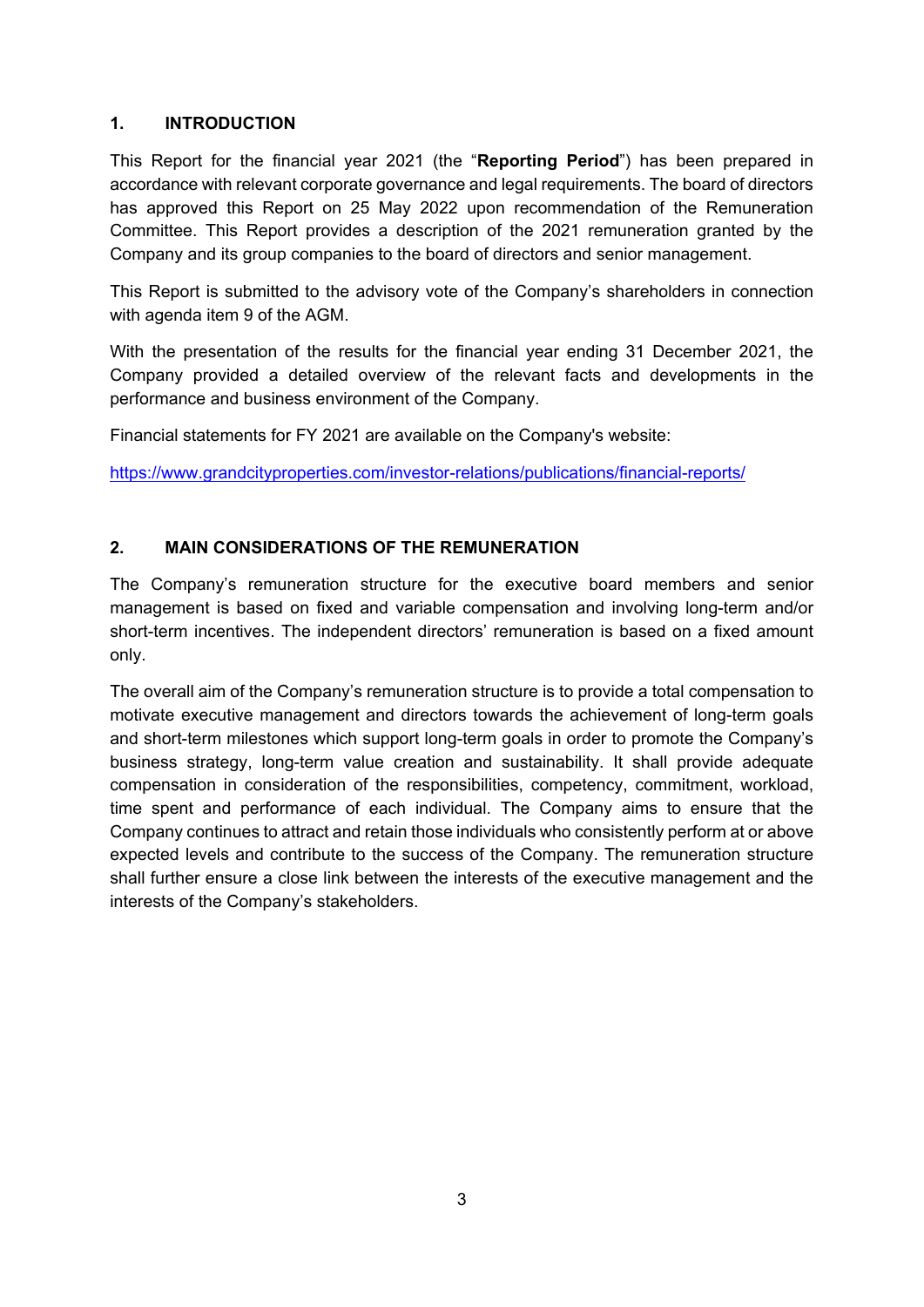### **3. FIXED REMUNERATION**

During the financial year 2021, the Company paid the following fixed remuneration:

### **3.1 Base Remuneration, Fees and Allowances**

The non-performance related fixed remuneration for the financial year 2021 was as follows:

#### CEO/CFO, Mr. Refael Zamir

The CEO/CFO received a fixed compensation for his executive management role within the Company and its Group of annual 455 TEUR gross plus 108 TEUR of allowances.

#### Chairman of the Board of Directors, Mr. Christian Windfuhr

The Chairman received a fixed compensation for his executive management role within the Company and its Group of annual 60 TEUR gross plus 25 TEUR of allowances.

### Independent Directors

The independent directors Mrs. Simone Runge-Brandner and Mr. Daniel Malkin each received a fixed compensation of annually 60 TEUR gross for their mandate in the financial year 2021. In addition, for their mandate as members in the Company´s Audit Committee Mrs. Simone Runge-Brandner and Mr. Daniel Malkin each received a fee of annually 40 TEUR gross plus 12 TEUR of allowances.

### **3.2 Allowances**

The term "allowances" refers to one or more of the following: company car, accommodation, communication and other benefits.

Travel expenses have been reimbursed according to the Company's travel expense policy.

Pension arrangements or other extraordinary items have not been granted.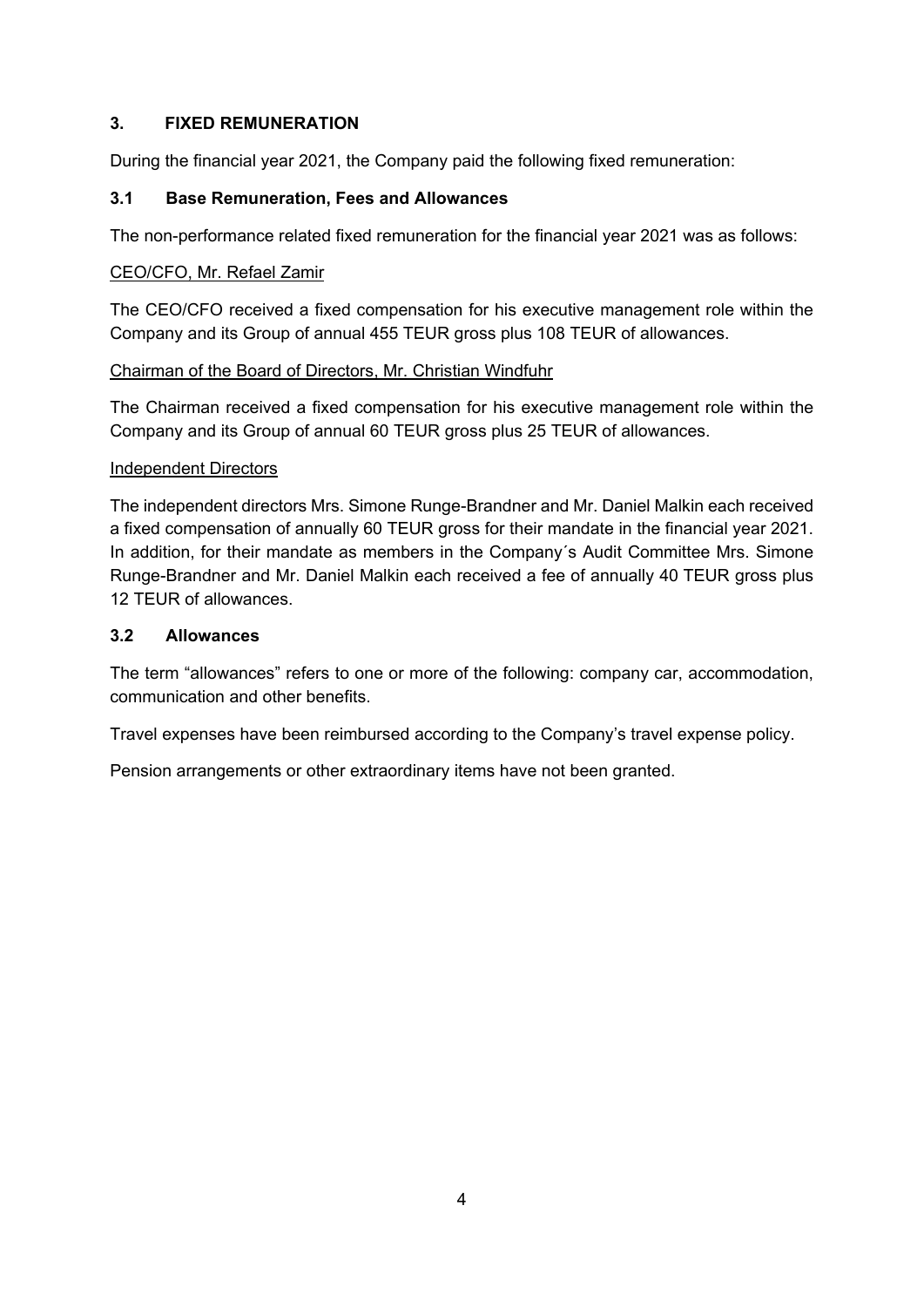## **4. SHARE-BASED / VARIABLE REMUNERATION**

During the financial year 2021, the Company granted the following share-based remuneration to its executive management (the CEO/CFO and the Chairman of the Board of Directors) based on the Company's share incentive plans.

The Company did not reclaim variable remuneration during the financial year.

### CEO/CFO, Mr. Refael Zamir

The Company and the CEO and CFO entered into share-based incentive programs which are relevant for the Reporting Period:

**Program 1** – relating to a fixed amount of 40,000 shares vested proportionally for the period since 1 July 2019 until 30 June 2021<sup>1</sup>.

**Program 2** – a variable amount of shares which linked to the following success parameters:

- (i) additional 3,500 shares in case the Company shall receive an A- rating or above until 31 December 2022,
- (i) additional 3,500 shares if the funds from operations one (FFO I) per share growth of the Company are equal or above 6% in average per year in the following four financial years (2019-2022)) and
- (ii) additional 3,500 shares if the net asset value (NAV) per share growth of the Company is equal or above 11% in average per year in the following four financial years (2019-2022).

### **Program 3** –

- (i) from 2021 on annually a variable amount of up to  $\epsilon$ 150,000 bonus, to be paid in cash, once the Company meets its set guidance of FFO targets for the relevant financial year, payable at the end of March of the following year, but not before the results of the year-end closing with regard to FFO have been determined;
- (ii) from 1 July 2021 on a fixed amount of in total 16,000 shares, vested for a period of three (3) years until 30 June 2024; and
- (iii) from 1 July 2021 and for a period of three years thereafter a number of incentive shares to be granted on an annual basis, whereby each grant shall equal to €700,000, divided by the average weighted share price of that year respectively (the "**Grant**"), the granted shares shall be fully vested upon the third anniversary of the three year period.

Program 1 was settled after 30 June 2021. Program 2 was extended until 31 December 2022.

All shares vested under Program 3 shall be paid at the end of the program. An immediate acceleration in full of Program 3 in the event a change of control occurs, was agreed. Further

<sup>1</sup> By way of compensation adjustment due to the appointment as CEO, Program 1 was settled in full before the 30 June 2022 and Program 2 was extended until 31 December 2022.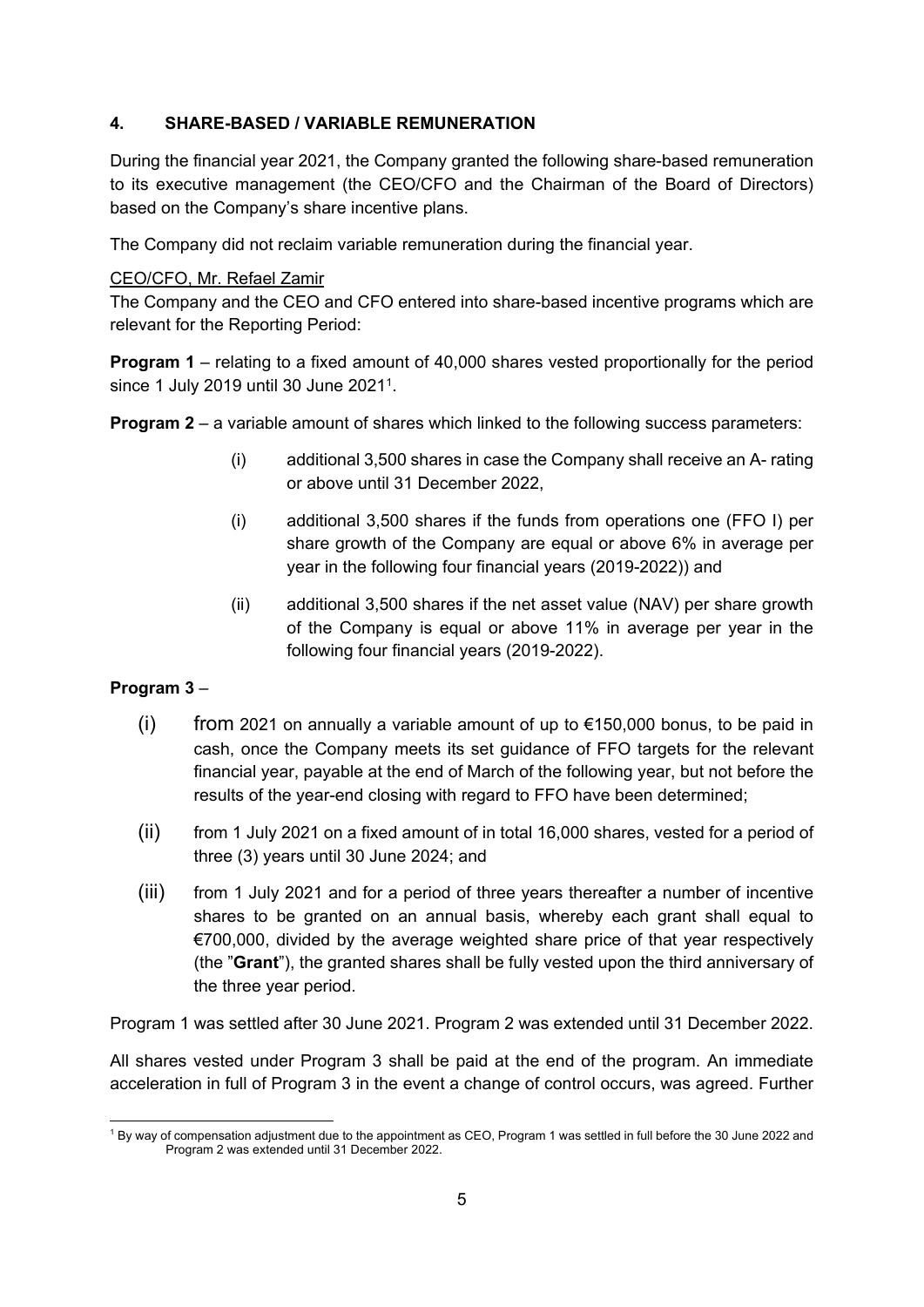the CEO/CFO shall receive the payment of the fixed amount of shares in total in all events of premature termination. Whereby, it was agreed that the CEO/CFO shall receive the Grant that vested pro rata, in case the Company releases him before the vesting period expires. In all other circumstances the vested Grant shall be reduced to 1/3 in order to motivate the CEO/CFO to complete the full vesting period.

During the financial year 2021, the value of the share-based remuneration vested in relation to Program 1 - 3 amounted to 811 TEUR.

### Chairman of the Board of Directors, Mr. Christian Windfuhr

The Company and the Chairman entered into share-based incentive programs as follows:

### **Program:**

- a fixed amount of in total 6,000 shares, vested for a period of three (3) years until 30 September 2023 and;
- a variable component of
	- 1) additional in total 2,100 shares, vested for a period of three (3) years, out of which annually 700 shares shall be allocated at the end of each year, once the Company maintains its investment grade rating;
	- 2) additional in total 450 shares vested for period of three (3) years, out of which 150 shares shall be allocated at the end of each year, once the Company´s financial policy is maintained;
	- 3) and in total 450 shares vested for period of three (3) years, out of which 150 shall be allocated at the end of each year, once the Company reaches during the year an EPRA net asset value growth.

The above Program shares are vested for three (3) years unless Mr Windfuhr decided to leave the Company on this own initiative or at request of the Company before the completion of the three (3) years. In such a case the shares earned until the leave shall be payable to Mr. Windfuhr.

During the financial year 2021, the value of the share-based remuneration vested in relation to the Program amounted to 63 TEUR, minus all tax deduction.

### **5. COMPLIANCE WITH THE REMUNERATION POLICY**

The Company's remuneration policy was presented to the AGM of the Company on 24 June 2020 and was approved by advisory non-binding vote of its shareholders. The remuneration policy is applicable as of the financial year 2021.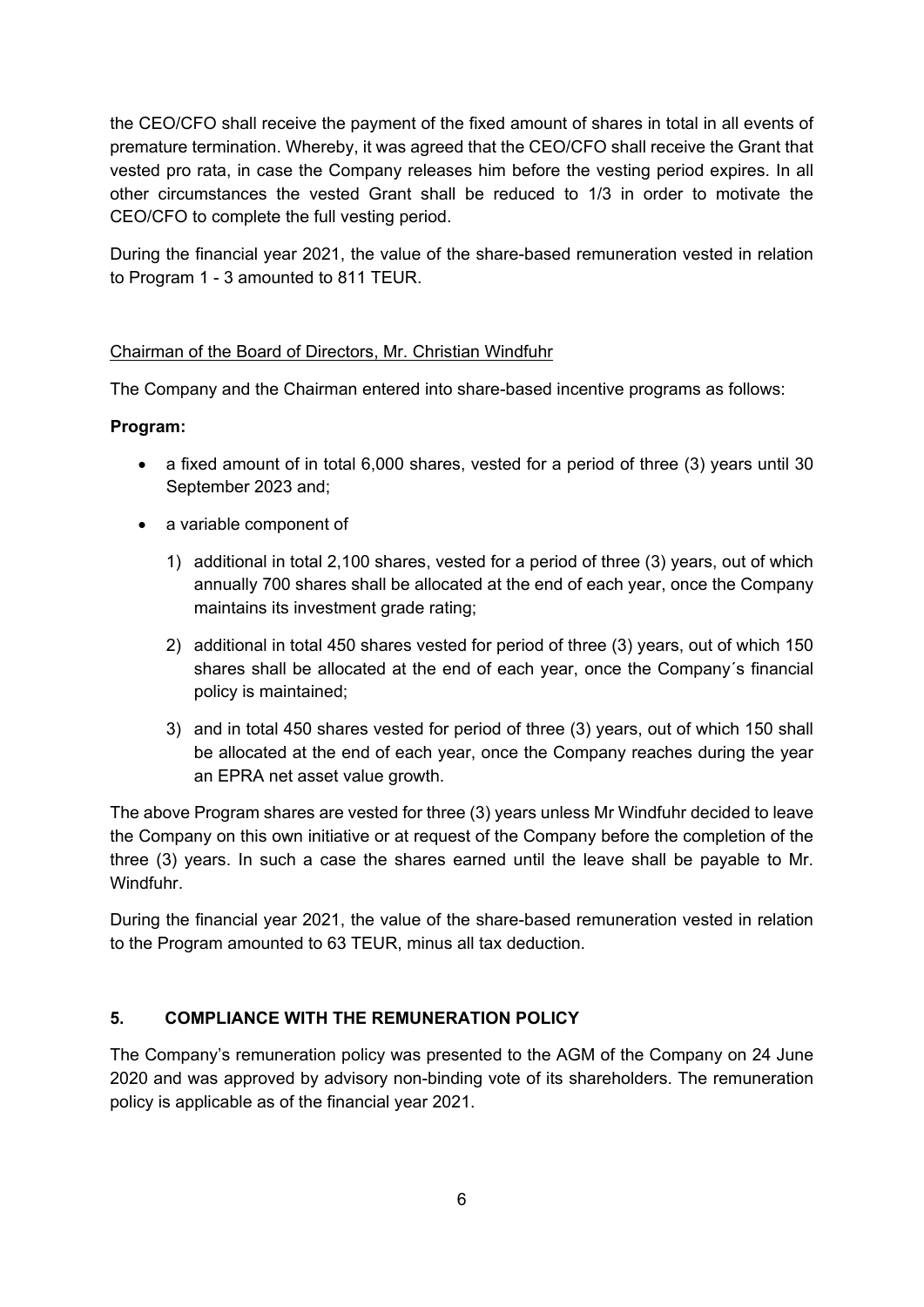Therefore, the Company reports on its compliance with, or in case applicable, any derogations and deviations from its Policy and from the procedure for its implementation with the then applicable remuneration in its remuneration report for the financial year 2021.

With regard to the remuneration paid during the financial year 2021, the principles of fixed remuneration and variable remuneration have been reviewed and recommended by the Company's remuneration committee as being compliant.

The remuneration received during the financial year 2021 is in compliance with the Policy.

## **6. COMPARATIVE INFORMATION OF REMUNERATION**

A comparison with the previous financial years will be provided in the Company's future reports concerning the following financials years. Due to the new implementation of the Directive, the Company was so far only required to report on the specific reporting parameters set out in the Directive concerning the remuneration of its directors. Therefore, the Company started to provide its comparative information of remuneration with remuneration report for the financial year 2020, comparing to financial year 2019. Hereinafter, year by year, the Company will fulfil the required comparison of that least five most recent financial years. This year the Company provided therefore its comparative information of remuneration report for the financial year 2021, comparing to financial year 2020 and 2019.

In this context, the Company makes reference to the transitional regime as set out in the draft guidelines on the standardised presentation of the remuneration report under the Directive, as communicated by the Commission of the EU.

With regard to the remuneration paid during the financial year 2021, the principles of fixed remuneration and variable remuneration have been reviewed and recommended by the Company's remuneration committee.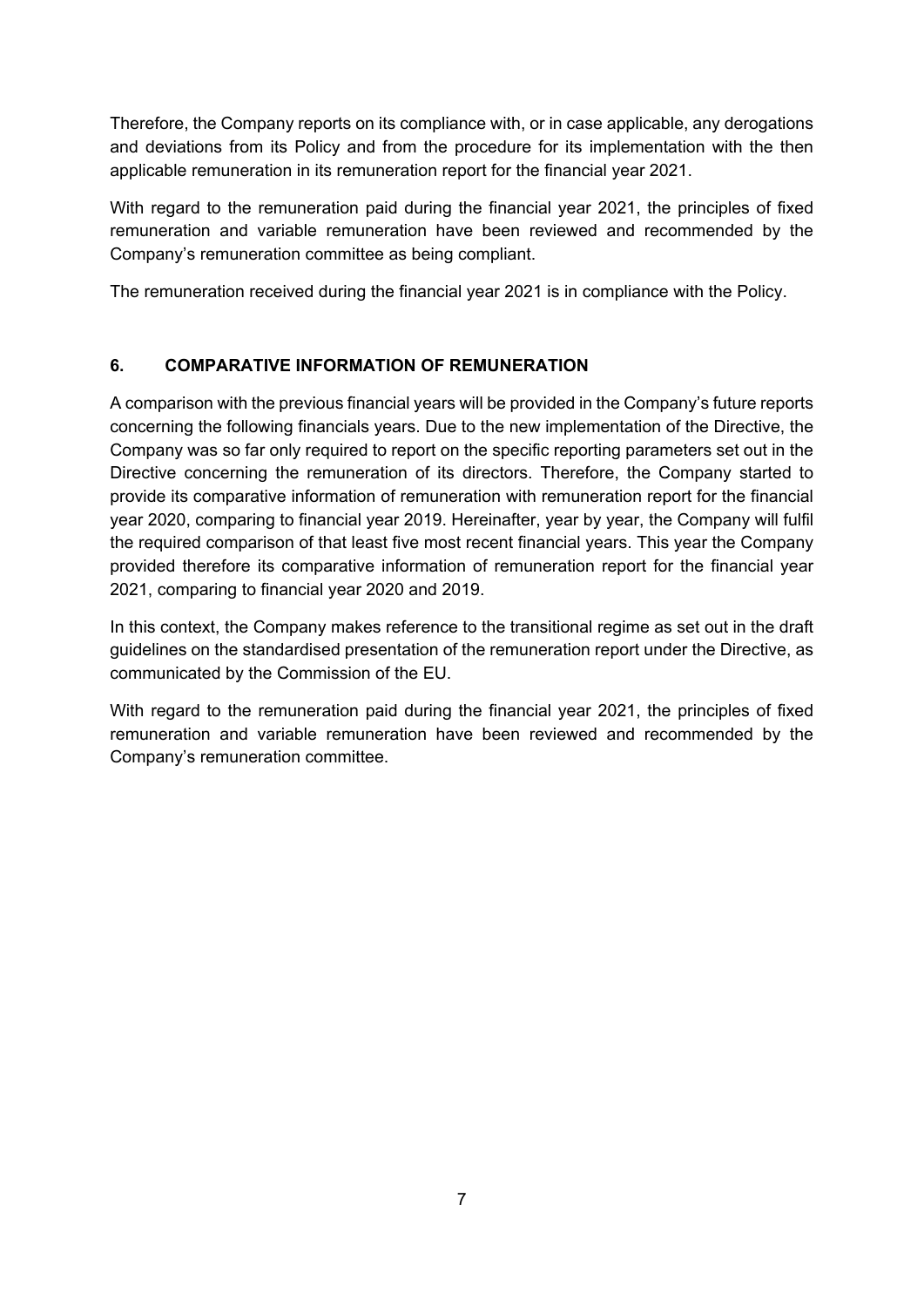|                                                         | Refael  | Refael               | Refael       | <b>Christian</b> | <b>Christian</b>      | Christian |  |
|---------------------------------------------------------|---------|----------------------|--------------|------------------|-----------------------|-----------|--|
|                                                         | Zamir   | Zamir                | Zamir        | Windfuhr         | Windfuhr              | Windfuhr  |  |
|                                                         | CEO/CFO | CEO/CFO <sup>2</sup> | CFO/Chairman | Chairman         | Chairman <sup>3</sup> | CEO       |  |
| grants allocated in TEUR (gross):                       | 2021    | 2020                 | 2019         | 2021             | 2020                  | 2019      |  |
| <b>BASE REMUNERATION, FEES AND</b><br><b>ALLOWANCE:</b> |         |                      |              |                  |                       |           |  |
| annual base remuneration                                | 455     | 400                  | 430          | 60               | 172                   | 174       |  |
| allowances                                              | 108     | 98                   | 89           | 25               | 27                    | 24        |  |
| total                                                   | 563     | 498                  | 519          | 85               | 199                   | 198       |  |
| <b>VARIABLE REMUNERATION:</b>                           |         |                      |              |                  |                       |           |  |
| share-based and cash-bonus payment                      | 811     | 608                  | 236          | 63               | 341                   | 340       |  |
| <b>TOTAL REMUNERATION</b>                               | 1374    | 1106                 | 755          | 148              | 540                   | 538       |  |

|                                                         | <b>Simone</b>             | <b>Simone</b>             | <b>Simone</b>             | <b>Daniel</b>   | <b>Daniel</b>                  | <b>Daniel</b>   |
|---------------------------------------------------------|---------------------------|---------------------------|---------------------------|-----------------|--------------------------------|-----------------|
|                                                         | Runge-<br><b>Brandner</b> | Runge-<br><b>Brandner</b> | Runge-<br><b>Brandner</b> | <b>Malkin</b>   | <b>Malkin</b>                  | <b>Malkin</b>   |
|                                                         | Independent               | Independent               | Independent               | Independent     | Independent<br><b>Director</b> | Independent     |
|                                                         | Director                  | <b>Director</b>           | <b>Director</b>           | <b>Director</b> |                                | <b>Director</b> |
| grants allocated in TEUR (gross):                       | 2021                      | 2020                      | 2019                      | 2021            | 2020                           | 2019            |
| <b>BASE REMUNERATION, FEES AND</b><br><b>ALLOWANCE:</b> |                           |                           |                           |                 |                                |                 |
| annual base remuneration                                | 60                        | 60                        | 60                        | 60              | 60                             | 60              |
| annual base fee                                         | 40                        | 40                        | 40                        | 40              | 40                             | 40              |
| allowances                                              | 12                        | 12                        | 12                        | 12              | 12                             | 12              |
| total                                                   | 112                       | 112                       | 112                       | 112             | 112                            | 112             |
| <b>VARIABLE REMUNERATION:</b>                           |                           |                           |                           |                 |                                |                 |
| share-based and cash-bonus payment                      |                           |                           |                           |                 |                                |                 |
| <b>TOTAL REMUNERATION</b>                               | 112                       | 112                       | 112                       | 112             | 112                            | 112             |

| Comparison to performance of the Company: |           |           |           |  |
|-------------------------------------------|-----------|-----------|-----------|--|
|                                           | 2021      | 2020      | 2019      |  |
| <b>EPRA NTA in TEUR</b>                   | 5.020.190 | 4.566.426 | 4.357.717 |  |

 $^2$  Mr. Refael Zamir served as CFO of the Company and as Chairman of the board of directors until 30 September 2020. Effective as of 1 October 2020, Mr Zamir became the Company's CEO (Daily Manager - administrateur-délégué) and continues to serve as the Company's CFO.<br><sup>3</sup> Mr. Christian Windfubr served as CEO (D<sup>3</sup>

Mr Christian Windfuhr served as CEO (Daily Manager - administrateur-délégué) until 30 September 2020. Effective as of 1 October 2020 Mr. Christian Windfuhr withdrew from his position as the CEO (Daily Manager - administrateur-délégué) in order to replace Mr. Refael Zamir as a member and chairman of the board of directors as of that date.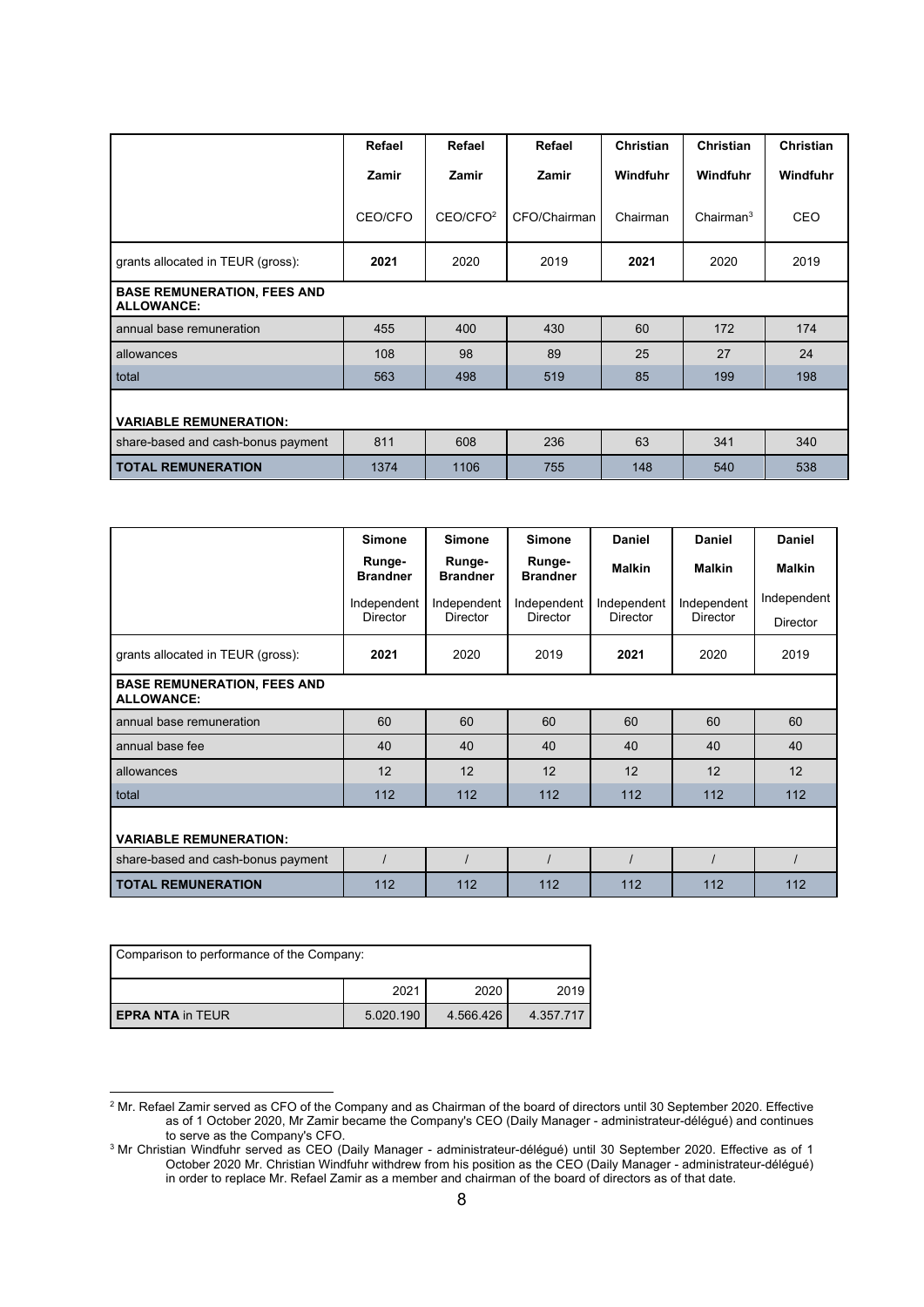# TABLE OF CONTENTS

| Section | Page |
|---------|------|
|         |      |
|         |      |
|         |      |
|         |      |
|         |      |
|         |      |

# Page